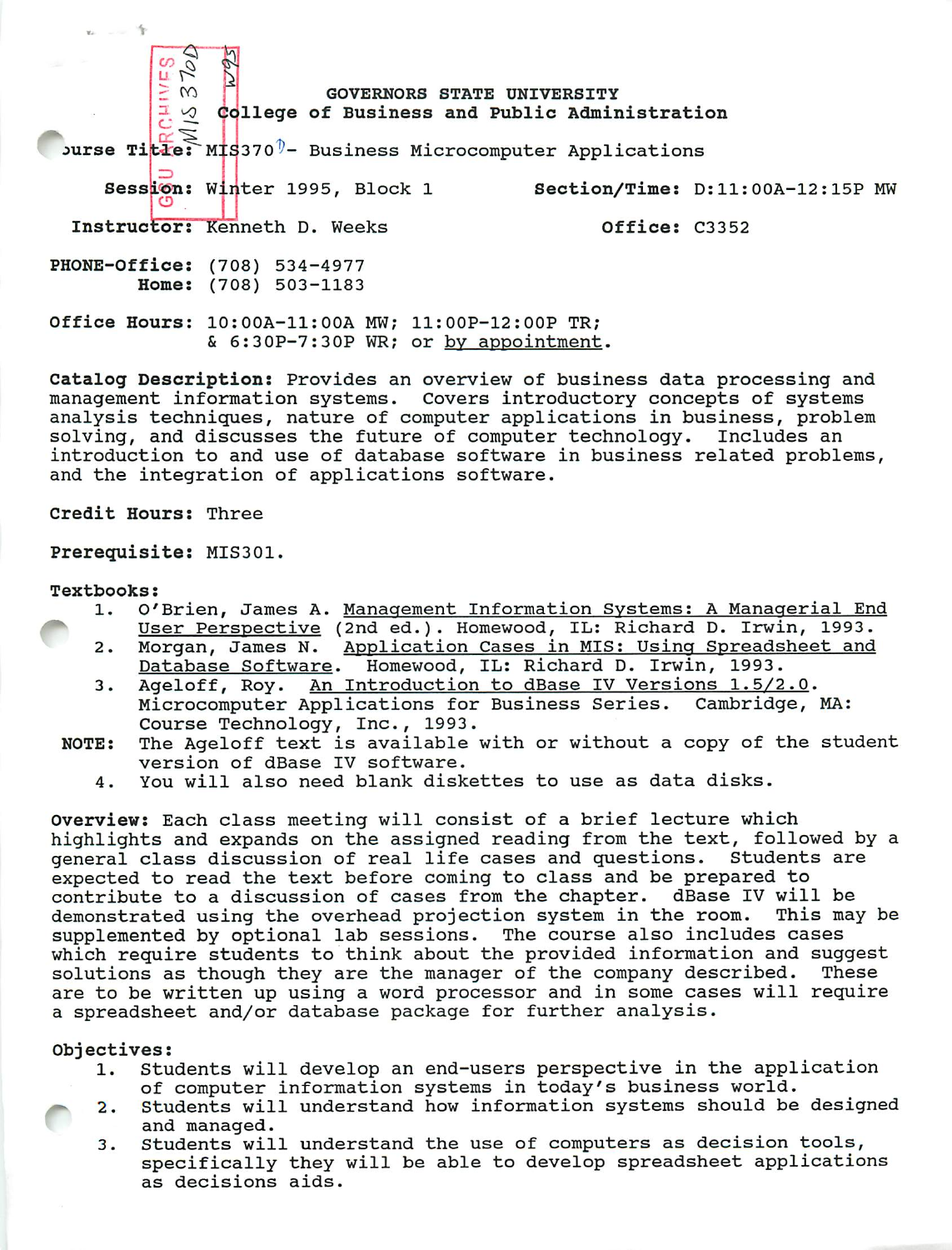$MIS - 370$ 

- - 4. Students will develop a working knowledge of a database package.<br>5. Students will be able to apply knowledge from this course to sol Students will be able to apply knowledge from this course to solve problems with information systems.

### Syllabus Statement for Persons with Disabilities:

It is the intention of the institution to support full participation of all students, regardless of physical ability level. Therefore, if any student needs consideration of his/her physical abilities in order to complete the course, please notify the instructor as soon as possible.

# Course Policies:<br>1. Success in t

 $\Delta$ 

- Success in this course requires substantial computer time. This time generally will fall outside of scheduled class time. There may occasionally be optional lab time. Lab time may be during scheduled class time, however it is not always possible to gain access to a computer lab during the scheduled class hours.
- 2. All assignments and cases must be on time and in acceptable format. Due dates are clearly indicated in the class schedule. Failure to complete assignments as assigned will hinder your progress in the course. Unacceptable assignments will be returned ungraded, and will subsequently be late. The late penalty is 10% of the possible points per week. Assignments are usually not accepted after the final exam.
- 3. Acceptable assignments will:
	- a. Clearly indicate student's name and assignment being submitted on the first page. NOTE: Consider a title page with student name and assignment description.
		- b. Securely hold multiple pages together, (staple, paper clip, folder). NOTE: Folding corners is not acceptable.
		- c. Be submitted individually. DO NOT STAPLE MULTIPLE ASSIGNMENTS TOGETHER.
		- d. Cases are to be typed (word-processor) and free of errors, such as spelling, sentence run-on, fragmentation, subject-verb agreement, missing punctuation, etc.
- 4. All examinations are to be taken on the scheduled dates. Makeup exams may not be given without prior approval or documentation of illness or other problem.

## Student Evaluation and Grading Policy:

| <b>Item</b>                         | Points |
|-------------------------------------|--------|
| Morgan Application Cases (4 0 25)   | 100    |
| Written Case                        | 50     |
| dBase IV Case Problems (5 @ 20 Pts) | 100    |
| <b>Exams (3 @ 100 Pts)</b>          | 300    |
|                                     |        |
| <b>TOTAL</b>                        | 550    |

Final letter grades are assigned according to total points using a flexible scale. The final scale usually will fall near the following:

|            |                     | $\bullet$      | -                      |
|------------|---------------------|----------------|------------------------|
| $\sqrt{2}$ | <b>TOTAL POINTS</b> | <b>PERCENT</b> | <b>GRADE</b><br>LETTER |
|            | 495                 | 90             | æ                      |
|            | 440                 | 80             | в                      |
|            | 385                 | 70             |                        |
|            | 330                 | 60             |                        |
|            |                     |                |                        |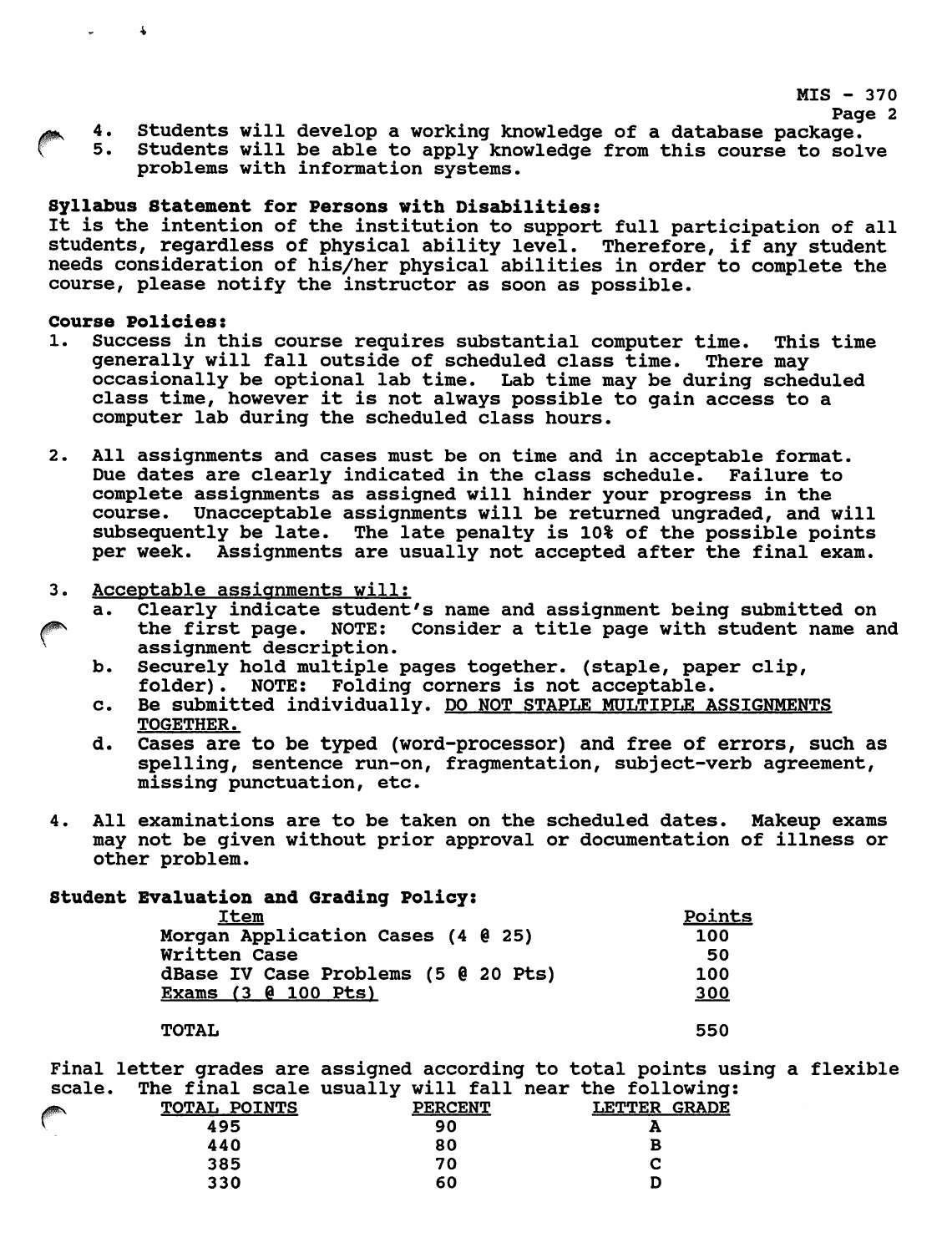$MIS - 370$ Page 3

## TENTATIVE COURSE SCHEDULE

 $\omega_{\rm{max}}=4$ 

| <b>DATE</b>               | TOPIC(S)<br>(1/16) HOLIDAY NO CLASS                                                                                                  | <b>CHAPTER ASSIGNMENT DUE</b>                     |
|---------------------------|--------------------------------------------------------------------------------------------------------------------------------------|---------------------------------------------------|
|                           | (1/18) Introduction to Information Systems                                                                                           | 1(0)                                              |
| (1/23)<br>(1/25)          | Managerial Overview: Computer Hardware<br>Solving Business Problems with IS                                                          | 4(0)<br>3(0)                                      |
| (1/30)                    | Using Systems Development Tools<br>Developing Spreadsheets Applications                                                              | A(0)<br>1 (M)                                     |
| (2/1)                     | Managerial Overview: Computer Software                                                                                               | 5(0)                                              |
| (2/6)<br>(2/8)            | Managerial Overview: Telecommunications<br><b>EXAM 1</b> $[1,3,4,5,6,A,(0);1(M)]$                                                    | 6 (O)<br>$3:$ Howard's $p25(M)$                   |
| (2/13)<br>(2/15)          | HOLIDAY NO CLASS<br>Intro. to Database Concepts and dBase IV 1 (A) 6: Pt. Landes p42 (M)                                             |                                                   |
| (2/20)<br>(2/22)          | Managerial Overview: Database Management 7 (0)<br>Creating a Database File Structure                                                 | 2 (A) 10: Numismania p57(M)                       |
| (2/27)<br>(3/1)           | End User Computing and Office Automation 8 (0)<br>Keeping the Database Current                                                       | $4. NBA$ dB56 $(A)$<br>3(A)                       |
| (3/6)<br>$\binom{1}{3/8}$ | Information Systems for Operations, etc. 2 (0)<br><b>Business Information Systems</b><br><b>Transaction Processing and Reporting</b> | 12(0)<br>$4. NBA$ dB90 $(A)$<br>9 (0)             |
| (3/13)<br>(3/15)          | Managerial Decision Making<br><b>EXAM 2</b> $[2,7,8,9,10,12(0); 1-3(A)]$                                                             | 10(0)                                             |
| (3/20)<br>(3/22)          | Querying the Database<br>More Querying the Database                                                                                  | 4(A)<br>5(A)                                      |
| (3/29)                    | (3/27) Using the Report Generator<br>A Systems Solution to a Case Study                                                              | 6 (A)<br>4.NBA dB133 (A)<br>B (0) 4.NBA dB175 (A) |
| (4/5)                     | (4/3) Artificial Intelligence in Business<br>Developing Database Applications                                                        | 11 (0)<br>3 (M) 4. NBA dB214 (A)                  |
| (4/10)                    | Managing IT: Management and Planning<br>(4/12) Managing IT: Implementation and Control                                               | 13(0)<br>14 (0) Jeff. St. pC-2(0)                 |
| (4/17)<br>(4/19)          | Managing IT: International and Ethical<br>Dimensions                                                                                 | 15(0)<br>$6:$ Teen Temp $p120(M)$                 |
| (4/24)<br>(4/26)          | <b>EXAM 3</b> [11, 13, 14, 15, B(0); $4-6(A)$ ; 3(M)]<br><b>Course Review</b>                                                        |                                                   |
| <b>NOTE:</b>              | (0)=0'Brien text, (M)=Morgan text, (A)=Ageloff dBase IV text.<br>Assignment Due column indicates due dates for written assignments.  |                                                   |